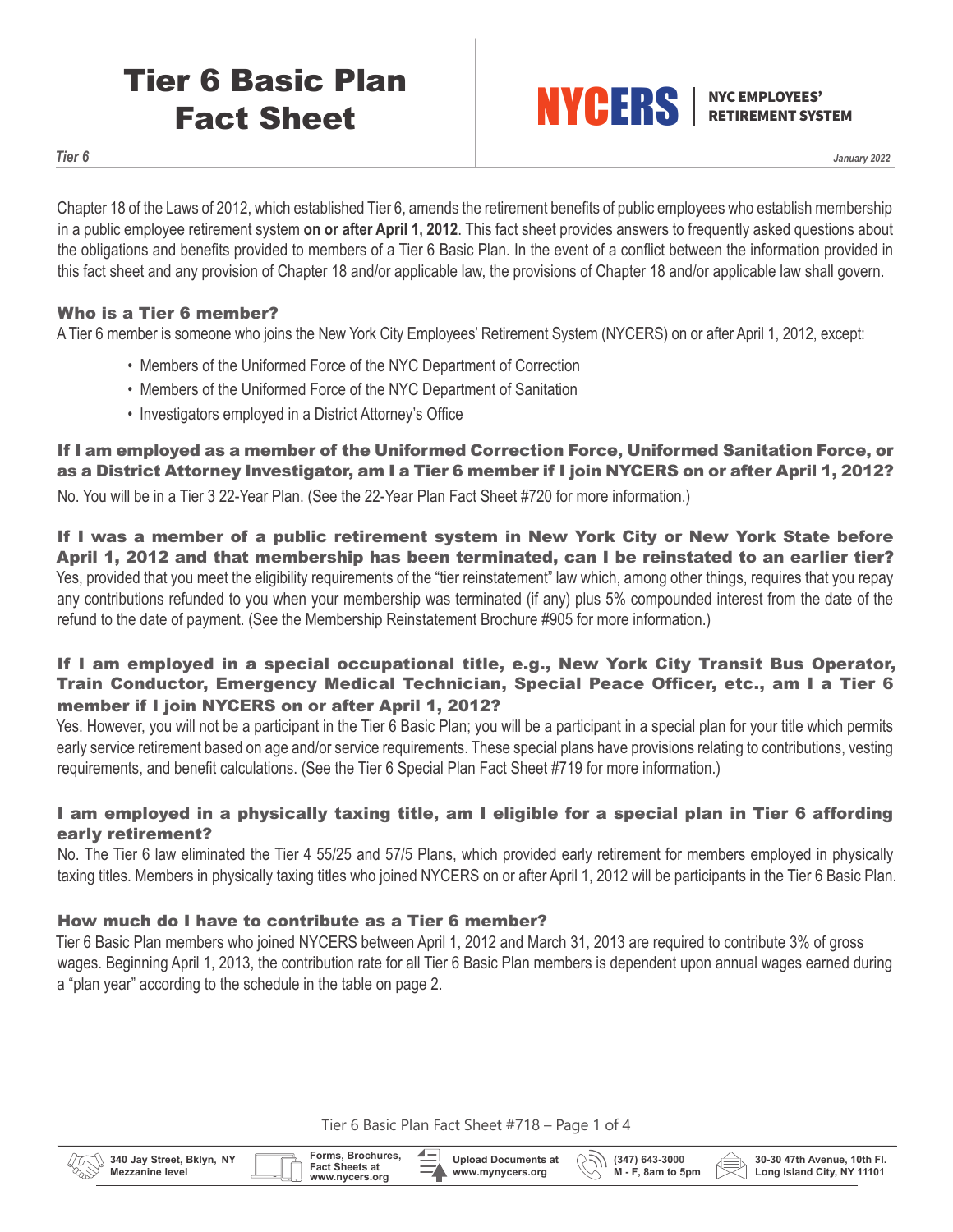### **Basic Plan Member Contribution Table:**

| <b>Annual Wages Earned During Plan Year</b> | <b>Contribution Rate</b> |
|---------------------------------------------|--------------------------|
| Up to \$45,000                              | 3%                       |
| \$45,001 to \$55,000                        | 3.5%                     |
| \$55,001 to \$75,000                        | 4.5%                     |
| \$75,001 to \$100,000                       | 5.75%                    |
| Greater than \$100,000                      | 6%                       |

If you joined NYCERS prior to November 20, 2015, a **plan year** was defined as the period from April 1st to March 31st. During the first three plan years of membership (or the first three plan years beginning 4/1/13 if you joined NYCERS between 4/1/12 and 3/31/13), NYCERS uses a projection of your annual wages to determine your Basic Member Contributions (BMC) rate (Projected Wage Method). For your fourth plan year and each plan year thereafter, NYCERS uses your gross wages earned two plan years prior to determine your BMC rate (Actual Wage Method).

Chapter 510 of the laws of 2015, signed on November 20, 2015, changed the plan year definition to a calendar year (January 1st to December 31st). For that reason, if your membership date falls between 4/1/12 and 3/31/14, the Actual Wage Method will be applied for the plan year 1/1/17-12/31/17. The chart below illustrates the application of each method based on hypothetical wages.

| <b>PROJECTED WAGE METHOD (FIRST 3 PLAN YEARS ONLY)</b> |                                          |                                          |                                          |  |
|--------------------------------------------------------|------------------------------------------|------------------------------------------|------------------------------------------|--|
|                                                        | 1st Plan Year                            | 2nd Plan Year                            | 3rd Plan Year                            |  |
| <b>Projected Annual Salary</b>                         | \$70,000                                 | \$70,000                                 | \$70,000                                 |  |
| Rate Based on Projected<br><b>Annual Salary</b>        | 4.5%                                     | 4.5%                                     | 4.5%                                     |  |
| <b>Actual Wages Earned in</b><br><b>Plan Year</b>      | \$72,000                                 | \$72,500                                 | \$76,000                                 |  |
| Contributions Made in<br><b>Plan Year</b>              | \$3,240<br>$(4.5\% \text{ of } $72,000)$ | \$3,263<br>$(4.5\% \text{ of } $72,500)$ | \$3,420<br>$(4.5\% \text{ of } $76,000)$ |  |

| <b>ACTUAL WAGE METHOD (4TH PLAN YEAR AND THEREAFTER)</b>                              |                                          |                                |  |  |  |
|---------------------------------------------------------------------------------------|------------------------------------------|--------------------------------|--|--|--|
|                                                                                       | 4th Plan Year                            | 5th Plan Year                  |  |  |  |
| Actual Wages Earned in Plan Year                                                      | \$80,000                                 | \$82,500                       |  |  |  |
| Rate Based on Actual Wages Earned Two<br>Plan Years Prior to the Current<br>Plan Year | 4.5%                                     | 5.75%                          |  |  |  |
| Contributions Made in Plan Year                                                       | \$3,600<br>$(4.5\% \text{ of } $80,000)$ | \$4,744<br>(5.75% of \$82,500) |  |  |  |

Tier 6 Basic Plan Fact Sheet #718 – Page 2 of 4

**Forms, Brochures,**

www.nycers.org

**Fact Sheets at**

**Upload Documents at**  R ンリ **www.mynycers.org**



**30-30 47th Avenue, 10th Fl. Long Island City, NY 11101**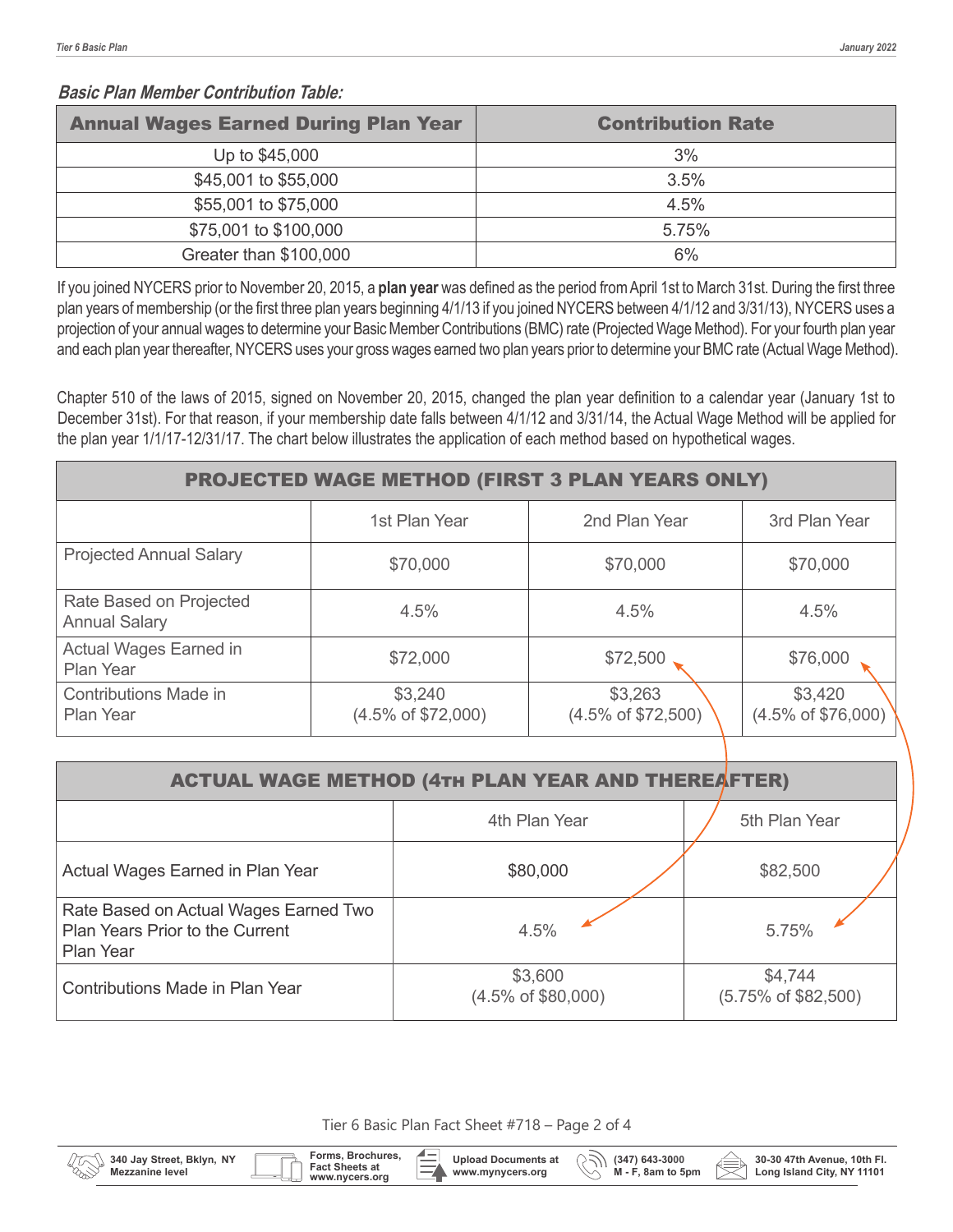**30-30 47th Avenue, 10th Fl. Long Island City, NY 11101**

#### What is Credited Service?

In general, Credited Service is service rendered while a NYCERS member, previous public service or military service that was purchased, and service transferred from another public retirement system in New York City or New York State to NYCERS.

## How long do I have to make contributions?

Tier 6 Basic Plan members must contribute until they separate from City service or until they retire.

#### When can I retire under the Tier 6 Basic Plan?

Tier 6 Basic Plan members must have a minimum of 10 years of Credited Service **and** be at least age 63 to retire and collect an unreduced Service Retirement Benefit.

### Can I retire earlier than age 63 under the Tier 6 Basic Plan?

Tier 6 Basic Plan members may retire as early as age 55 with at least 10 years of Credited Service provided that they file their service retirement application while still on active payroll. However, early retirement carries a penalty of a permanent reduction in your retirement benefit at a rate of 6.5% for each year that you have retired prior to age 63. The following table illustrates the benefit reduction for retirement between ages 55-63.

| <b>Age At Retirement</b> | <b>Benefit Reduction</b> |  |
|--------------------------|--------------------------|--|
| 63                       | <b>None</b>              |  |
| 62                       | 6.5%                     |  |
| 61                       | 13%                      |  |
| 60                       | 19.5%                    |  |
| 59                       | 26%                      |  |
| 58                       | 32.5%                    |  |
| 57                       | 39%                      |  |
| 56                       | 45.5%                    |  |
| 55                       | 52%                      |  |

# What happens if I leave City service before I'm eligible to retire?

If you have at least 10 years of Credited Service your pension vests automatically, which means you can collect a Vested Retirement Benefit at age 63. If you have less than 10 years of Credited Service, you may request a refund of your contributions, plus 5% compounded interest. Alternatively, you may leave your contributions on deposit with NYCERS for a period of five years. If you do not return to active service within those five years, your NYCERS membership will be terminated. This scenario is commonly referred to as a "five-year out."

## How is my Service/Vested Retirement Benefit calculated?

The Service/Vested Retirement Benefit payable under the Tier 6 Basic Plan is calculated as follows:

- For a Participant with less than 20 years of Credited Service: 1.67% *times* Final Average Salary (FAS) *times* years of Credited Service
- For a Participant with 20 or more years of Credited Service: 35% of FAS for the first 20 years of Credited Service; **plus** 2% *times* each year of Credited Service in excess of 20

**Forms, Brochures, Fact Sheets at**

**340 Jay Street, Bklyn, NY Mezzanine level**

Tier 6 Basic Plan Fact Sheet #718 – Page 3 of 4

**Upload Documents at www.mynycers.org**

**M** - F, 8am to 5pm<br>www.nycers.org **CO** www.mynycers.org W. M - F, 8am to 5pm

**(347) 643-3000**